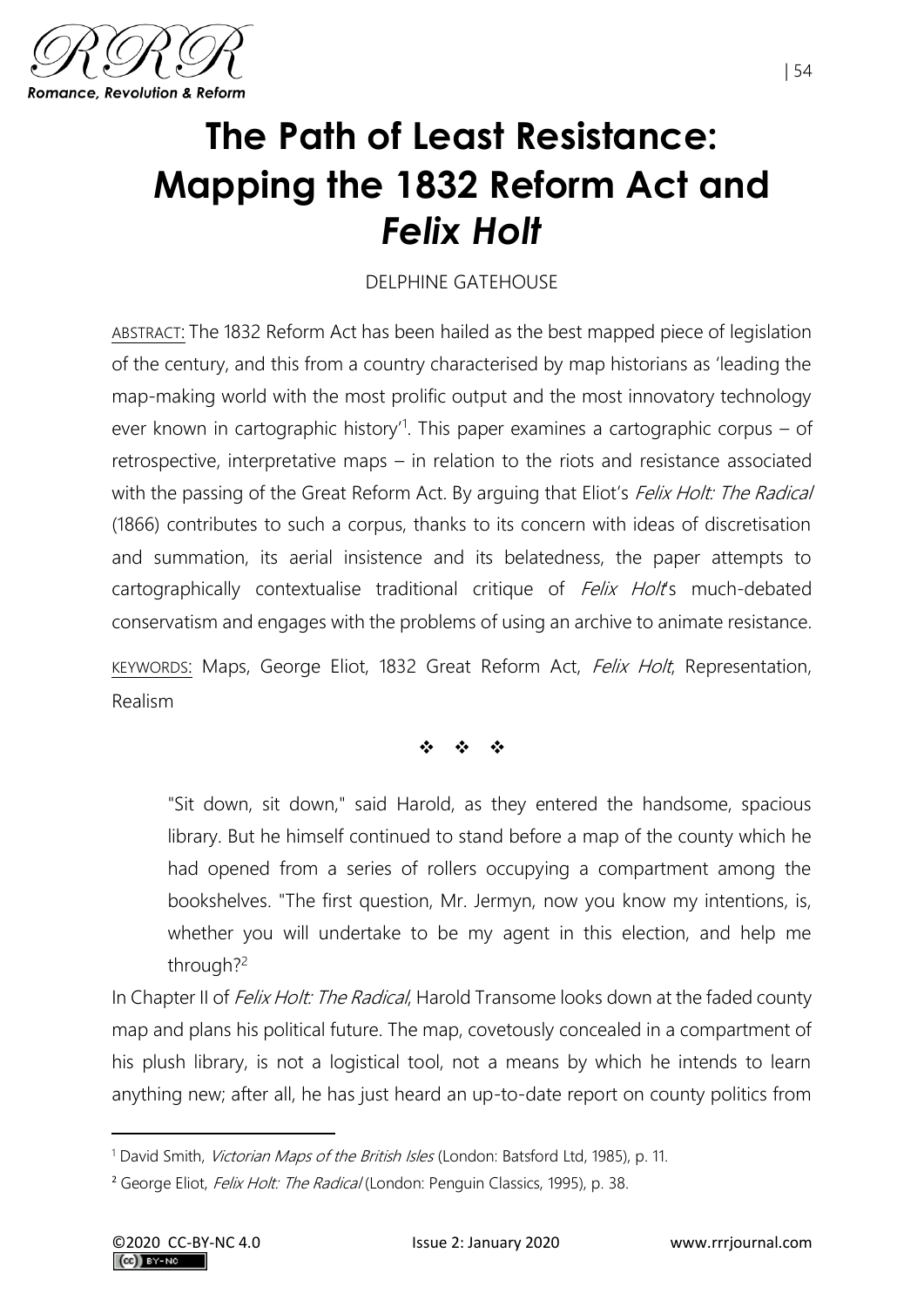

his lawyer, Jermyn.<sup>3</sup> Rather, he seeks out the map to fantasise, because after a successful campaign, it will be his name that is lithographed onto county maps like these, as part of a tradition to stamp electoral divisions, polling stations, borough towns returning two members and, most importantly for Harold, parliamentary seats onto the surface of even the humblest regional map. Rummaging through his rollers in 1832, Harold is not to know that the Great Reform Act will become the best mapped piece of domestic legislation of the century, but George Eliot, writing three decades into Harold's future, does. This article shows how Eliot exploited a cartographic context to evoke the historical moment and to inform her characterisations. However, we also start to see how Eliot, looking back herself onto a gently faded picture of English life, encounters some of the representational difficulties well-known to the cartographer, especially in scenes which attempt to map political resistance.

Felix Holt: The Radical sees George Eliot returning to her earlier fictional domain – the Midlands – and to the past. Written in 1866, as debates upon the Second Reform Act were taking place in Parliament, *Felix Holt* describes the weeks following the passing of the 1832 Act. The town of Treby Magna has just been bestowed the 'new honour' of becoming a polling place, when Harold Transome, heir of Transome Court, returns from the Middle East. He loses no time in declaring himself the new Radical candidate, much to the consternation of his Tory mother. But his reasons, the narrative makes clear, are all wrong: vanity and opportunism. Meanwhile, the newly apprenticed doctor, Felix Holt, eschews the promise of a medical career in Glasgow and returns to Treby, his hometown, to become a watchmaker, thus enacting the kind of rooted existence so admired by Eliot and Cobbett alike. During Radical electioneering in the nearby mining town of Sproxton, Felix witnesses the 'treating' of workers with beer in exchange for support and becomes involved in the workers' cause and education – a stance that finds him accused of murder following election day riots.

<sup>&</sup>lt;sup>3</sup> Before Harold reveals his "Radicalism" and leads Jermyn to the library, the lawyer stammers the following: 'This division of the county, you are aware, contains one manufacturing town of the first magnitude, and several smaller ones. The manufacturing interest is widely dispersed. So far—a—there is a presumption—a—in favor of the two Liberal candidates. Still, with a careful canvass of the agricultural districts, such as those we have round us at Treby Magna, I think—a—the auguries—a—would not be unfavorable to the return of a Conservative', Eliot, Felix Holt: The Radical, p. 38.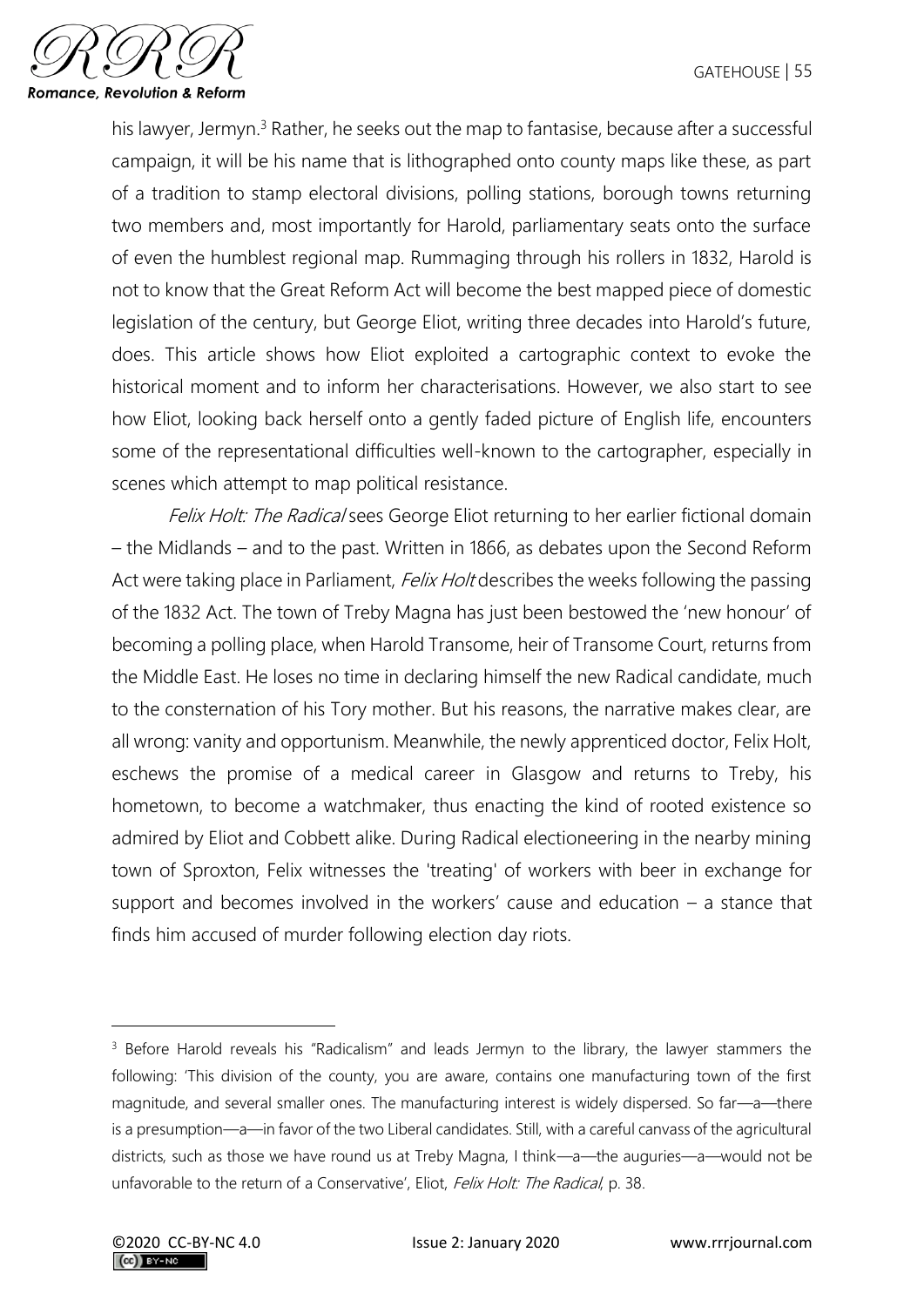

In his British Library Introduction to *Middlemarch*, John Mullan describes how the Great Reform Act 'redrew the map of parliamentary constituencies to make them more representative of the nation's population, doing away with so-called 'rotten' and 'pocket boroughs"<sup>4</sup>. But when Eliot's narrator muses about 'departed evils', the 'pocket boroughs' of the past and 'a Birmingham unrepresented in Parliament' it is with a knowing wink, for her contemporary readers are well aware, thanks to 1860s campaigns, of remaining pocket boroughs and of an ever-growing Birmingham still only represented by a very small number of enfranchised voters. <sup>5</sup> Because the Act which had been intended as an end-answer to early-century resistance, found itself, thirty-five years later, under pressure again, but this time from a much larger electorate, with devastating meets in Glasgow and Manchester, culminating in the 1866 Hyde Park riots.<sup>6</sup> It is in this environment that Eliot writes *Felix Holt*, and it is this combination of temporal belatedness with present relevance that has inspired most recent scholarship.<sup>7</sup>

### Felix Holt's Critical History

While older criticism of the novel has often dwelt on Felix's call for 'slow' reform and addressed the 'failure of [its] realism', recent work tends to tackle the special periodicity embraced by a novel set just after 1832 but written just before 1867<sup>8</sup>. This article does not save Eliot from the former but does hope to contribute to the latter. By referring to the maps produced alongside the 1832 Reform Act, this piece will explore the spatialization of the politics of resistance in *Felix Holt* and attempt a contextual, cartographic re-reading of Eliot's mediation of the historical moment. Classical criticism

<sup>4</sup> John Mullan, *'Middlemarch:* reform and change', 15 May 2014, [<https://www.bl.uk/romantics-and](https://www.bl.uk/romantics-and-victorians/articles/middlemarch-reform-and-change)[victorians/articles/middlemarch-reform-and-change>](https://www.bl.uk/romantics-and-victorians/articles/middlemarch-reform-and-change) [accessed 08/01/2020].

<sup>&</sup>lt;sup>5</sup> For more on 1860s Radical politics, see Miles Taylor, The Decline of British Radicalism, 1847-1860 (Oxford: Clarendon, 1995), p. 173; for a contemporary cartographic response to Mancunian 'processions', see map of loyal and patriotic processions, Manchester, plotted on R. Creighton's map of parliamentary boundaries, 1832.

<sup>&</sup>lt;sup>6</sup> For a quide on nineteenth-century reform, see Rohan McWilliams, Popular Politics in Nineteenthcentury England (London and New York: Routledge, 1998).

<sup>&</sup>lt;sup>7</sup> For a literary review on the controversy vis-à-vis the 1867 Act see Helen Kingstone, Victorian Narratives of the Recent Past: Memory, History, Fiction (London: Palgrave Macmillan, 2017), p. 8.

<sup>&</sup>lt;sup>8</sup> Catherine Gallagher, 'The Failure of Realism: Felix Holt', Nineteenth-Century Fiction, Vol. 35, No. 3, Special Issue: George Eliot, 1880-1980 (Dec. 1980), 372-384.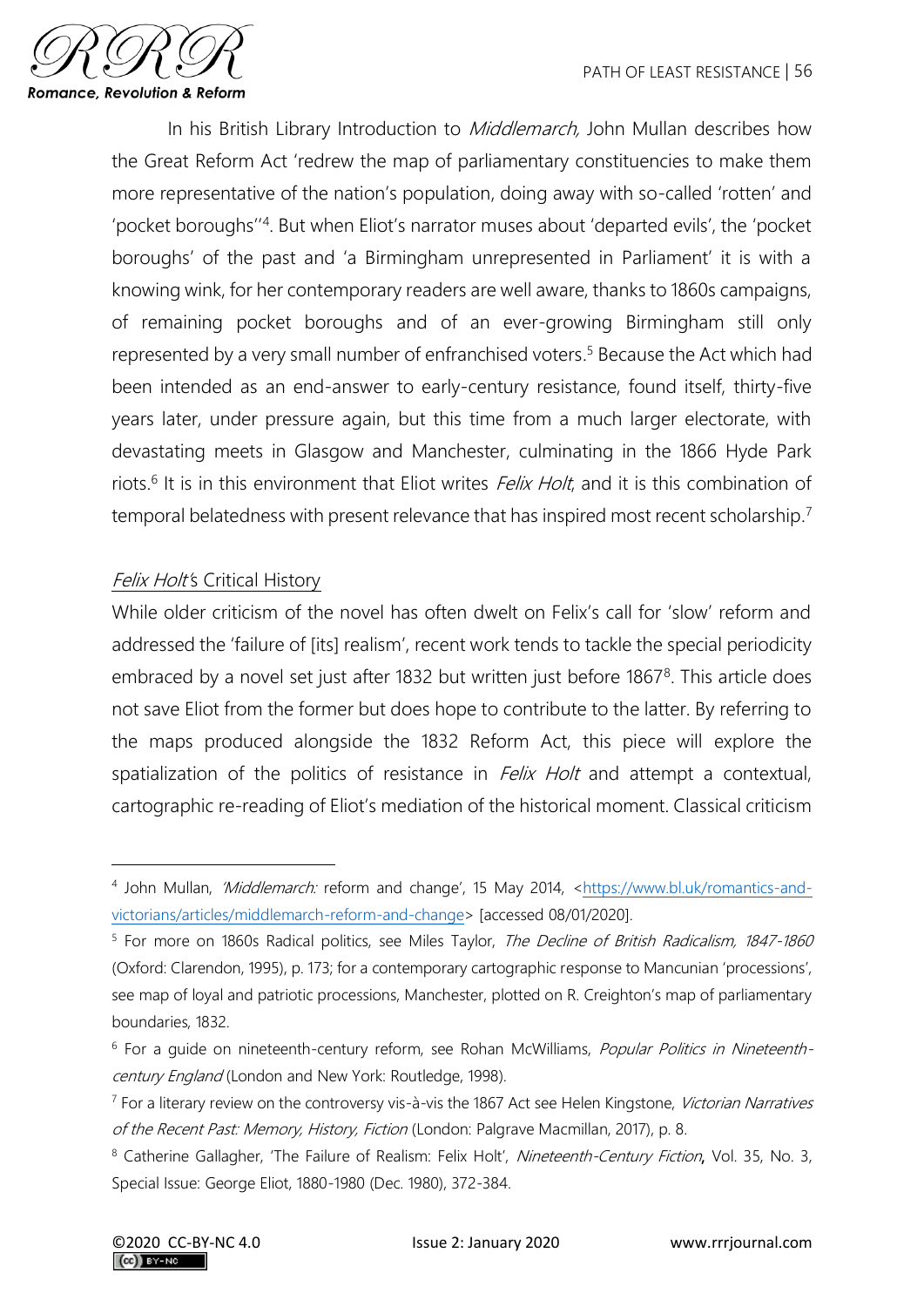

of the novel still stands, though; it is for good reason that Terry Eagleton condemns the 'double displacement' created by Mrs Transome and Felix's fundamental similarity, not least because Eliot herself declared 'Every difference is form' in 'Notes on Form in Art'<sup>9</sup>. Moreover, as many have pointed out, Felix wields almost as little political power as the dowager and inspires much less sympathy: 'the unabsorbed region of bleakness, nostalgia, and frustration with which nothing can be done politically [Mrs Transome's scenes] ...protests by its sheer artistry'.<sup>10</sup> According to Eagleton, then, Felix is the 'false centre' of the novel, while Mrs Transome is its 'real but displaced' one – a democratisation of focal interest which is relevant to map-presentation and which will be discussed later. Eagleton is not the first to be struck by Mrs Transome's passages, with John Blackwood's appraisal of the two volumes noting the dowager above any other character, lauding the 'old lady's feelings' as 'so painfully true'. <sup>11</sup> In the same letter, Blackwood goes on to write – in a postscript ('I had nearly forgotten') – 'I suspect I am a radical of the Felix Holt breed, and so was my father before me'. <sup>12</sup> So, due to the essential cautiousness of the speech in Chapter XXX ('no fresh scheme of voting will much mend our condition'), Blackwood neither recognises Felix as the narrative centre (resigned as he is to the postscript), nor the political engine of the novel. What he does recognise, however, is generational continuity ('so was my father before me'), foreshadowing typical analysis of Felix as 'not opposed to change as long as it is accompanied by continuity'. 13

The novel's 'pure, disinterested politics' (Catherine Gallagher's words again) are, Nancy Henry argues, the result of Eliot's dependence 'on representation of the facts' for her political views.<sup>14</sup> And it is this notion of representation that motivates this paper, being constitutive of two important contemporary technologies: realism and cartography. Ruth Livesey has identified 'the narrative's internalization of radicalism and the novel's dramatization of the active processes of memory', achieved by 'writing a

<sup>&</sup>lt;sup>9</sup> Eagleton, Criticism and Ideology, p. 117; George Eliot, 'Notes on Art in Form', 1868, Selected Essays, Poems, and Other Writings, ed. by A.S. Byatt and Nicholas Warren (London: Penguin Books, 1990).

<sup>&</sup>lt;sup>10</sup> Eagleton, Ibid.

<sup>&</sup>lt;sup>11</sup> John Blackwood to George Eliot, April 1866, *The George Eliot Letters*, Volume IV, ed. by Gordon Haight (Oxford: Oxford University Press, 1956), p. 244.

 $12$  Ibid.

<sup>&</sup>lt;sup>13</sup> Gallagher, 'The Politics of Culture and the Debate over Representation', p. 139.

<sup>&</sup>lt;sup>14</sup> Ibid., p. 129; Henry, *The Cambridge Companion to George Eliot*, pp. 155-174.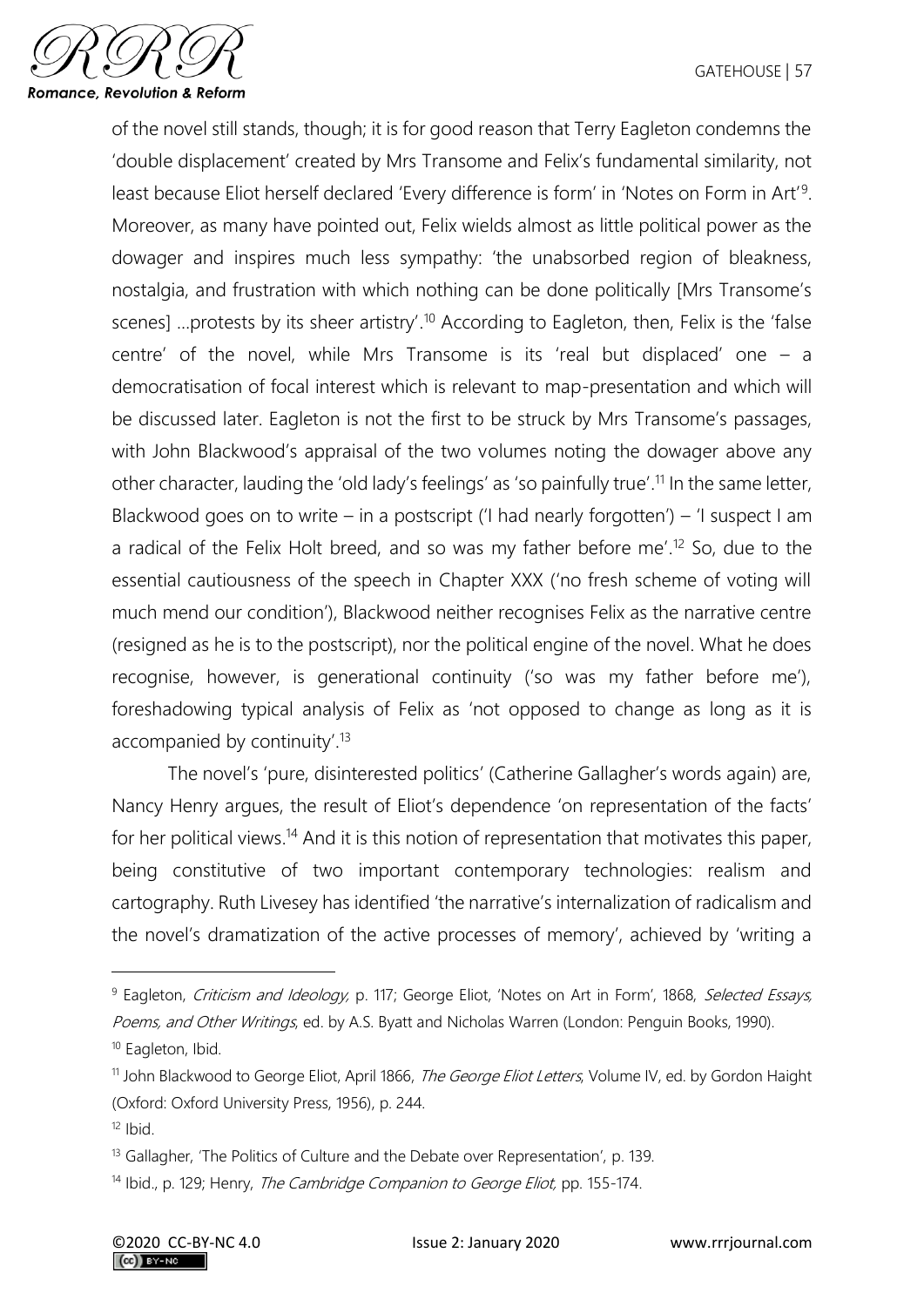

recreative account of radicalism', and Michael Martel describes how 'Eliot prompts a desire for local political institutions and trains her readers in the cognitive skills needed to participate within them'  $-$  both scholars emphasising the importance of *processing* representation in order to reach a personalised, but somehow 'correct', political understanding. <sup>15</sup> Here is the bifold nature of both realist-fictional representation and cartographic representation: both technologies assume objectivity, despite their hyperrepresentational form, at the same time as offering a guide to individuals in order to help them orient the world. Given the novel's emphasis on 'the necessary humbug of representation' and the concurrence of George Eliot's realism with the emergence of Great Reform Act maps, it seems worth considering the novel's representational difficulties (or 'failures') in the light of contemporary cartography.<sup>16</sup> By so doing, we might add to scholarship on realism – such as Josephine McDonagh's assertion that 'mobility acts as the concealed trauma at the heart of individual identity in modern society, a trauma which realism attempts to heal'  $-$  to consider how maps  $-$  inert facilitators of mobility – deal with 'trauma' and resistance.<sup>17</sup>

It is not just the 1866 novel's subject-matter and temporality that makes it the right case-study for this kind of investigation, but also the aeriality of its narration. Its voice surveys Transome's freehold, Sir Maximus Barry's grounds, the geography of Treby Magna, the discretization (portioning into discrete parts) of Treby's surroundings, the peripheral, 'outlying' Sproxton, the female characters pacing around their rooms, and, most famously, the path of the mob. From this distance, Eliot has, according to her critics, tried artificially and unconvincingly to yoke different human experiences together for the sake of a larger artistic vision – the result of which, according to the likes of Eagleton, is flat characterisation. But it is this flatness and attempt at wholescale representation, engendered by the aerial vantage point and the historical distance from which she wrote, that conjures the era with far more eloquence than Felix's own speech. Ruth Livesey has written very persuasively on the stage coach's ability to 'reflect on the

<sup>&</sup>lt;sup>15</sup> R. Livesey, *Writing the Stage Coach Nation*, p.199; Michael Martel, 'Reforming "Petty Politics!": George Eliot and the Politicization of the Local State' in Victorian Literature and Culture, Vol. 47, Issue 3 (Autumn 2019), 575-602.

<sup>&</sup>lt;sup>16</sup> Eliot, *Felix Holt*, p. 181.

 $17$  Josephine McDonagh, 'Space, Mobility, and the Novel: "The spirit of a place is a great reality" in Adventures in Realism, ed. by Matthew Beaumont (Oxford: Blackwell Publishing, 2007), p. 65.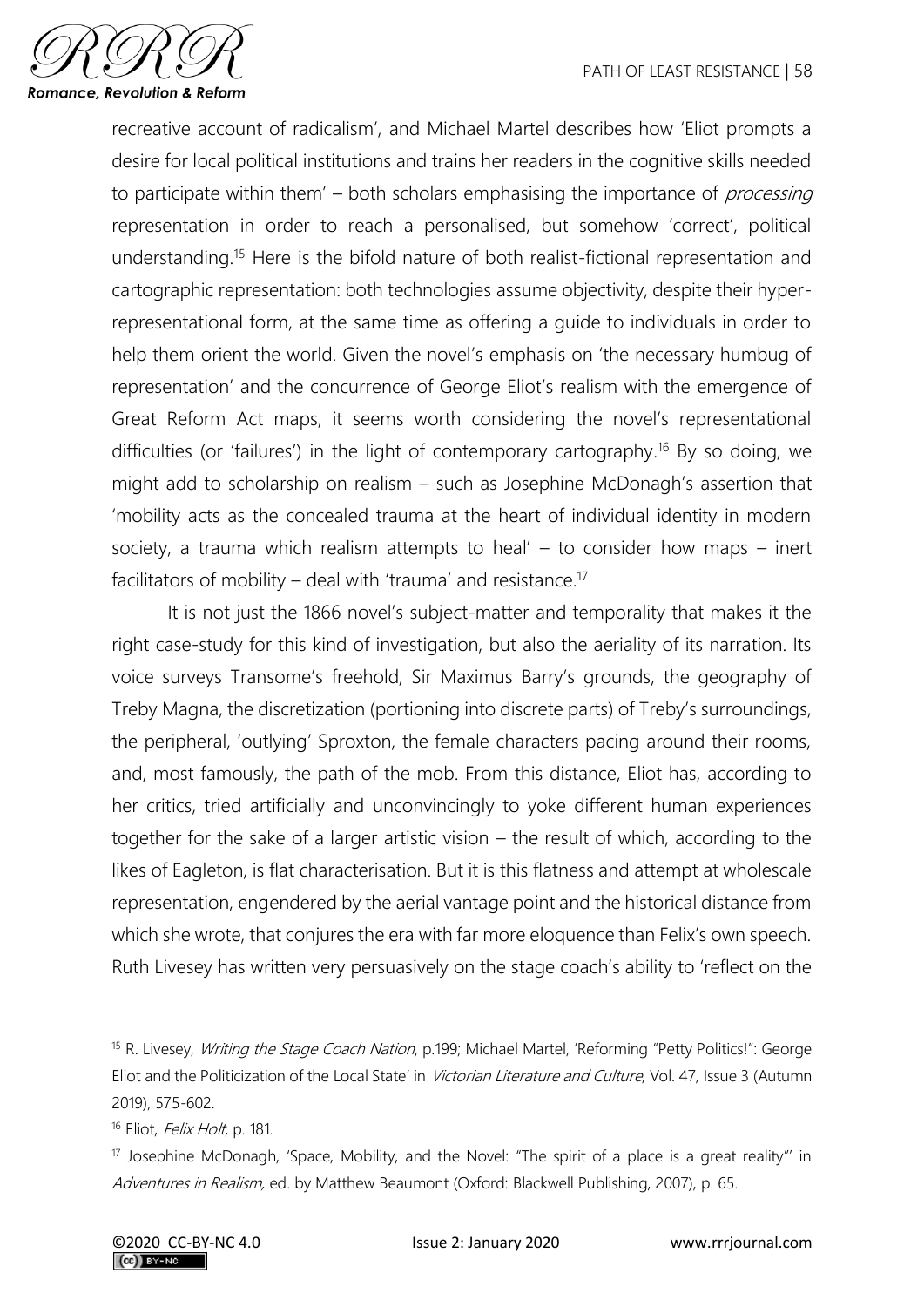

problematic of national feeling through local belonging' , and, as Rachel Hewitt, on the Ordnance Survey, and Martin Spychal, on the Boundary Commission, are beginning to show, this is a problematic not only reflected but embodied by the map.<sup>18</sup> Thanks to the Boundary Commission and the Ordnance Survey, a paradox was emerging, whereby members of the public were more aware than ever of living within a boundary, and an officialised region, but also of their connection to surrounding areas, expanding fractally to include the entire nation<sup>19</sup>. By acknowledging the way cartographic issues infuse questions of local belonging and parliamentary representation and resistance in Felix Holt, we can start to see how the novel's so-called ambiguous stance is connotative of wider representational practices of the age.

### The Cartographic Context

The First Reform Act of 1832 has been hailed as the most, and best, mapped piece of legislation of the century.<sup>20</sup> As Stephen Daniels's recent work explores, some maps born from 1832 were even given Display status.<sup>21</sup> For example, John Britton's 'Topographical Survey of the Borough of St Marylebone as Incorporated and Defined by Act of Parliament 1832' delineates a constituency that was only brought into being thanks to the Act, and commemorates 1832 in technicolour, replete with vignettes; it is a map that boasts 'a projection of manifold, overlapping movements of reform in the metropolis'. <sup>22</sup> These are special maps, though, and this paper is concerned with more general cartographic responses to the Act, responses which saw each proposed change from Parliament, as well as the final reforms, officially illustrated by Robert Kearsley Dawson on both county maps and town plans, alongside countless unofficial versions

[<http://dx.doi.org/10.1016/j.jhg.2016.12.010>](http://dx.doi.org/10.1016/j.jhg.2016.12.010) [accessed 21/11/2019].

<sup>&</sup>lt;sup>18</sup> Livesey, *Writing the Stage Coach Nation*, p. 181.

<sup>&</sup>lt;sup>19</sup> Rachel Hewitt, *The Map of a Nation: A Biography of the Ordnance Survey* (London: Granta Books, 2013).

<sup>&</sup>lt;sup>20</sup> Martin Spychal, 'Constructing England's Electoral Map: Parliamentary Boundaries and the 1832 Reform Act', 2017, University of London, PhD thesis; Smith, Victorian Maps of the British Isles, p. 39; for reasons why Victorian Britain's output would 'ultimately gain even greater fame than the Carte de Cassini' see Jerry Brotton, A History of the World in Twelve Maps (London: Penguin, 2013), p. 798.

<sup>&</sup>lt;sup>21</sup> Daniels, Stephen, 'Mapping the metropolis in an age of reform: John Britton's London topography, 1820-1840' in Journal of Historical Geography, Vol. 56 (2017), 61-82.

 $22$  Ibid.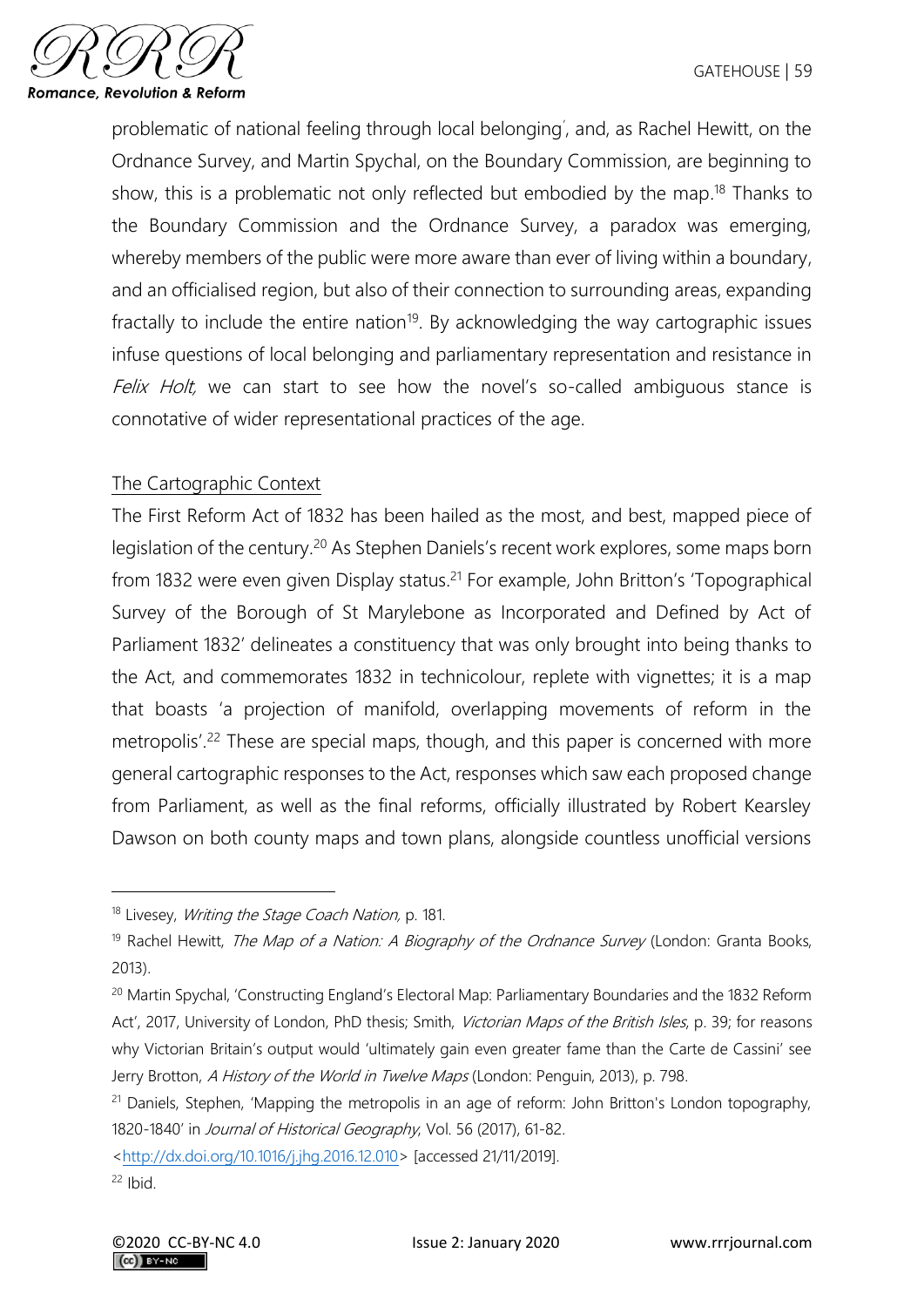

by plagiarists such as Samuel Lewis. Franchise reforms throughout the century produced a vast range of interpretive cartographic material from private cartographers, with James Wyld's 'Map of England & Wales SHEWING THE STATE OF THE REPRESENTATION BEFORE THE REFORM BILL OF 1832. As amended by the Reform Bill of 1832 AND THE GOVERNMENT REFORM BILL as Proposed by LORD JOHN RUSSELL'  $(1860)$  being one of the best known.<sup>23</sup> Such maps narrated the impact of the reforms and were rarely entirely politically neutral. After all, Wyld was not only one of the century's most industrious private cartographers, but also Geographer to the Queen, as well as being Liberal MP for Bodmin from 1847 to 1852 and again from 1857 to 1868. He was instrumental in establishing the Association of Surveyors, promoted industrial schools in Manchester, Leeds and Bristol, and penned the County Financial Boards Bill, used in conjunction with the 1869 Select Committee report drafted by the more radical Forster. <sup>24</sup> Wyld and his peers, therefore, occupy an ambiguously liberal position in their cartographic representations of parliamentary reform.

Along with his theolodite, the cartographer also had retrospect as a tool. Elections throughout the century were followed by a spate of maps showing voting patterns, election districts and seat distribution, as we can see in the British Library's wonderful '[William] LANDER'S ELECTORAL DISTRICT MAP, OF THE CITY AND COUNTY OF BRISTOL': 'THIS MAP, (COMPRISING A CIRCUIT OF NINE MILES FROM THE GUILDHALL,) INCLUDES THE QUALIFYING RESIDENCES OF THE CONSITUTUENCIES OF THE CITY OF BRISTOL, BOTH PARLIAMENTARY AND MUNICPAL, Accurately Copied from the ORDNANCE SURVEY WITH Additions & CORRECTIONS TO THE YEAR 1840'. 25 Colour, too, becomes important. One of the most popular examples of retrospective electoral analysis was Stanford's Handy Atlas and Poll Book of the Electoral Divisions which represented the political parties by colours altered in accordance with the election results for each issue. Other smaller cartographic houses also published coloured maps showing parliamentary data: for example, Samuel Lewis's 1835

<sup>&</sup>lt;sup>23</sup> James Wyld, 'A Map of England & Wales SHEWING THE STATE OF THE REPRESENTATION BEFORE THE REFORM BILL OF 1832. As amended by the Reform Bill of 1832 AND THE GOVERNMENT REFORM BILL as Proposed by LORD JOHN RUSSELL', 1860.

<sup>&</sup>lt;sup>24</sup> Jill A. Sullivan, *Popular Exhibitions, Science and Showmanship, 1840–1910*, ed. by Joe Kember, John Plunkett and Jill A. Sullivan (New York: Routledge, 2016), pp. 22-23.

<sup>&</sup>lt;sup>25</sup> William Lander, 'Lander's Electoral District Map of England', 1840, British Library (Maps 5060(2)).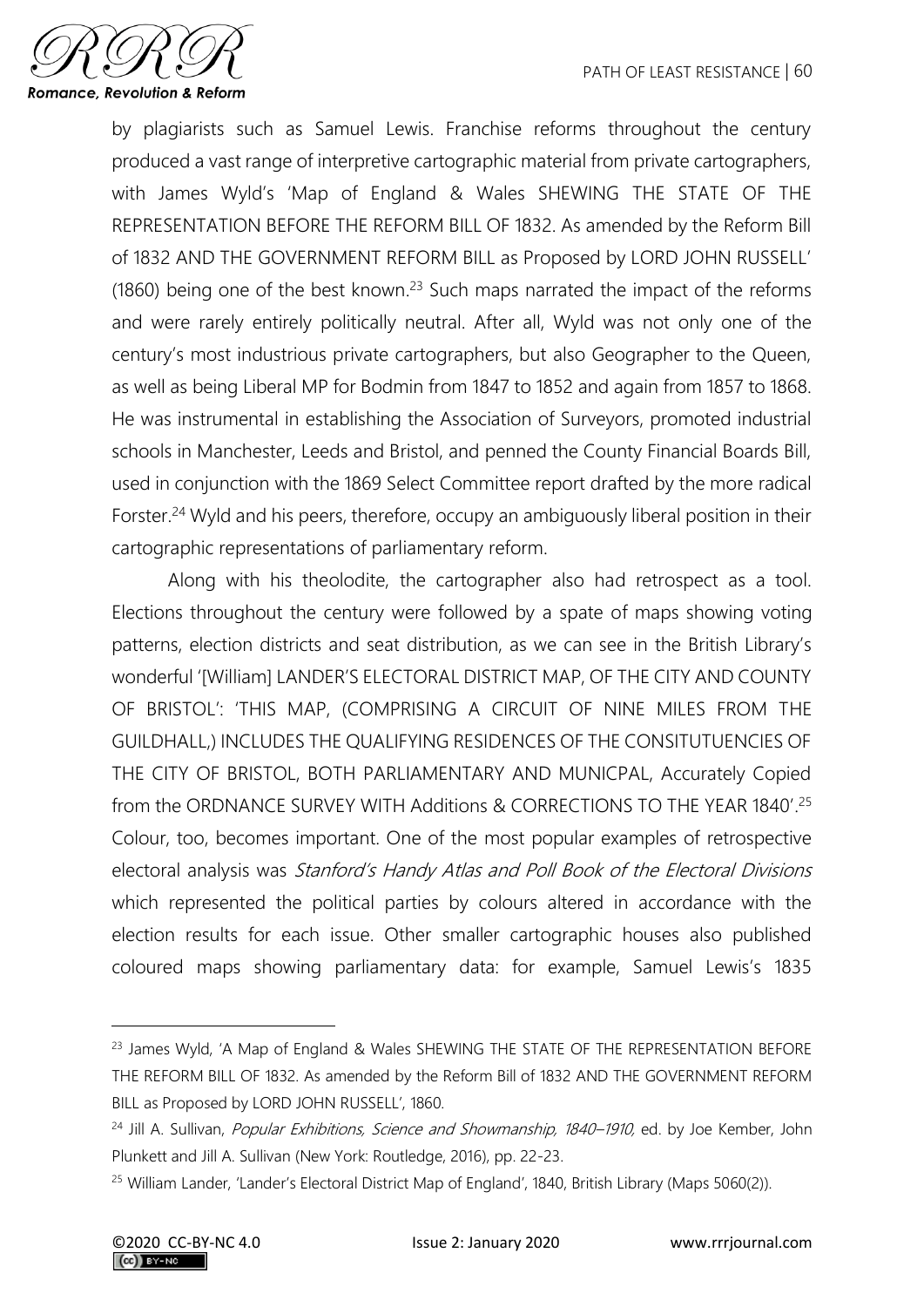

'Devonshire. Engraved by J. & C. Walker. Drawn by R. Creighton'. In this map of Devonshire, county boundaries are highlighted in pink, electoral divisions in dark green, hundreds in yellow, blue and light green, with 'Places of Election' as blue squares, 'Polling Places' as black crosses and 'Borough Towns to return 2 Members' as red dots circled by black.<sup>26</sup> Seats – the names of MPs – were printed onto the surface of even the most everyday maps, sometimes in elaborate cursive, sometimes in the same font as town names.

These plans, therefore, serve as a visual reminder of the country's parliamentary structure, and could potentially act as visual prompts for popular resistance; after all, the maps represent imbalances, where they exist, as clear as day. However, whatever the cartographer's political leaning, they also entrench the idea that the very geography of the country belongs to certain men, because if post-Reform maps showed new MPs whose election was only made possible by the events of 1832, they also served to reiterate the type of men standing for election by printing their names onto the topography of their lithographed world, strengthening the sense of a landed political class. Britton's Display Map, for example, has 'PRINCIPAL LANDED ESTATES' in a larger font than the other descriptors in the map's title. It is my assertion that *Felix Holt* constitutes this large body of retrospective, interpretive, and ambiguously liberal cartographic material, because in trying to repossess a portion of England for her 'radical' Felix, Eliot also pays credence to the pains of the landed Transomes. By so doing, like the cartographers who invested in colour-coding and clear lettering to impress landed seats onto regions, however far from 'the mysterious distant system of things called "Gover'ment"', while also purporting to 'project' 'movements of reform', Eliot shows how the structure of rural politics is part of the blueprint of the country's cultural history<sup>27</sup>. It is partly this representational paradigm, inevitable in the cartographic context, that has seen Felix compared to a Marxian 'Bourgeois' and has so often encouraged critical focus on the novel's lack of real, resistant politics.<sup>28</sup>

<sup>&</sup>lt;sup>26</sup> 'Devonshire. Engraved by J. & C. Walker. Drawn by R. Creighton.' Published by Samuel Lewis, 1835.

<sup>&</sup>lt;sup>27</sup> Eliot, *Felix Holt*, p. 3.

<sup>&</sup>lt;sup>28</sup> John Rignall, *George Eliot and Europe* (Abingdon: Routledge, 1997), p. 96.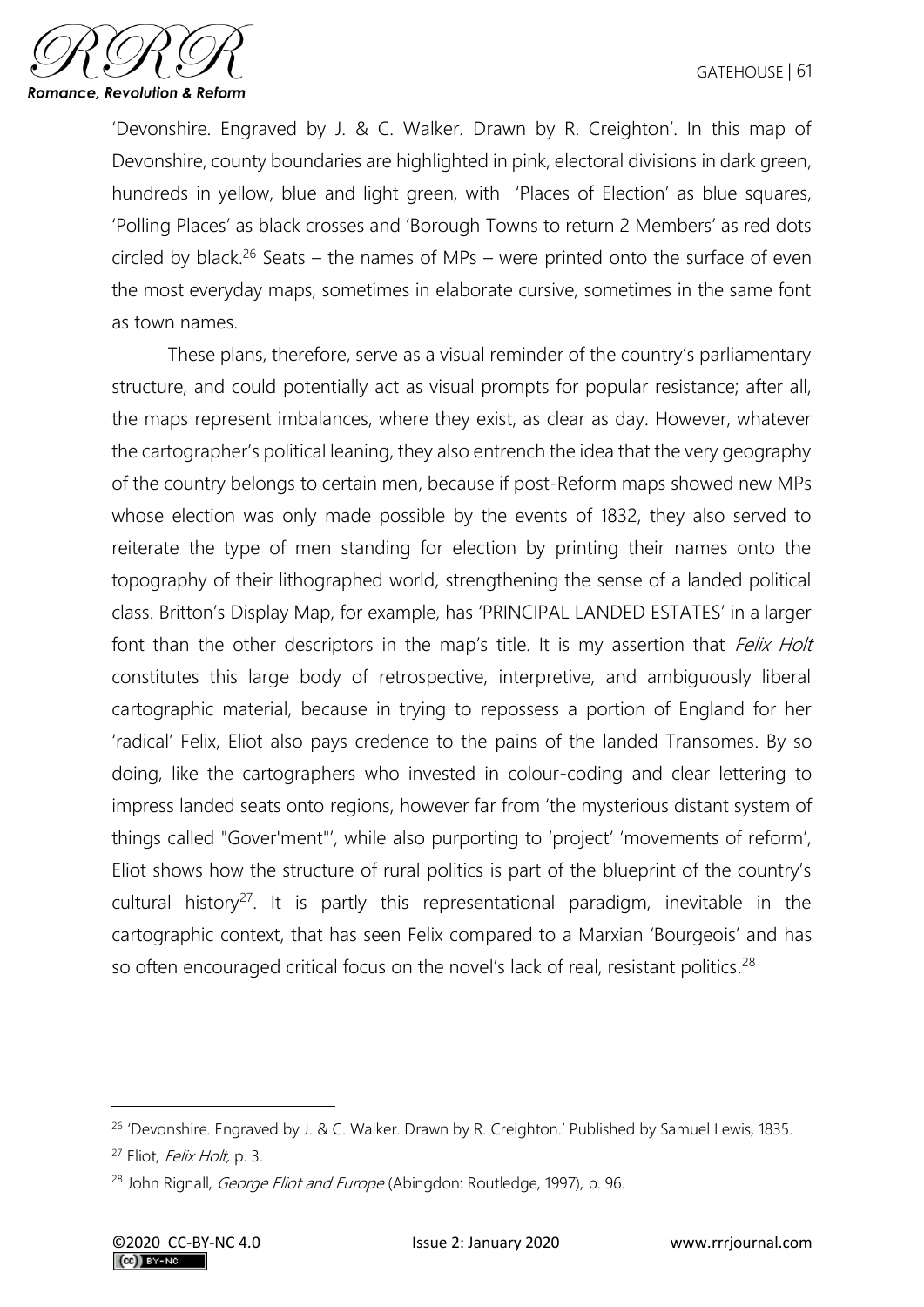

### Characterisation: Private Estate Maps versus the Ordnance Survey

We will now trace our path into Transome Estate. Let us imagine the family name lithographed between little rectangles of property, Transome Court being the largest, the letters transposed above a series of symbols which denote the old oak grove. Peter Coveney, in his English Library introduction to the novel, spends a long time discussing the trees at Transome Court, and Josephine McDonagh and Ruth Livesey have both done important work in this area, too. But it is also worth drawing attention to the fact that trees – or rather their cartographic representation – can tell you something about the politics of a cartographer. In Chapter I, Mrs Transome endows the trees with social significance by declaring, in response to her son's surprising choice of candidacy, 'I did not think I was taking care of our old oaks for that. I always thought Radicals' houses stood staring above poor sticks of young trees and iron hurdles<sup>'29</sup>. Visualising the trees from 'above', Mrs Transome has an idea of her land being mapped using certain techniques over others.

Rachel Hewitt describes how 'The Ordnance Survey ironed out the idiosyncrasies of trees' with orchards 'arranged in neat ranks'. She uses the anecdote of the Dundas family watching as surveyors 'laid measuring chains along the length of the youngsters' favourite avenue of trees, translating the familiar Midlothian landscape into numbers, angles and lines on a map'; it is hard to imagine Mrs Transome watching with such impartiality<sup>30</sup>. Robert Kearsley Dawson based nearly all his Great Reform Act maps on Ordnance Survey data, so his symbols are, more or less, in keeping with the Ordnance's standardised (or certainly standardising, until 1853) keys and legends. In Dawson's maps, verdant areas are not even afforded a wash of green. However, some private cartographers, especially those funded by estates, favoured an earlier painterly approach. Take, for example, Frederic Young's beautiful map of the parish of Hawkhurst. This 1818 map remains an inventory of property despite the lush detail – land parcels are numbered and coloured using naturalistic modes of representation in order to make land-use graphically clear – but the meticulous detail, the shadows and the vivid multi-tonality of the trees in different seasonal modes, helps to create a map whose artistic sophistication bolsters the estate's importance as owned by Christ Church College, Oxford. It is this history of England with which Mrs Transome associates. Not

<sup>&</sup>lt;sup>29</sup> Eliot, *Felix Holt*, p. 22.

<sup>&</sup>lt;sup>30</sup> Hewitt, *The Map of a Nation*, p. 5.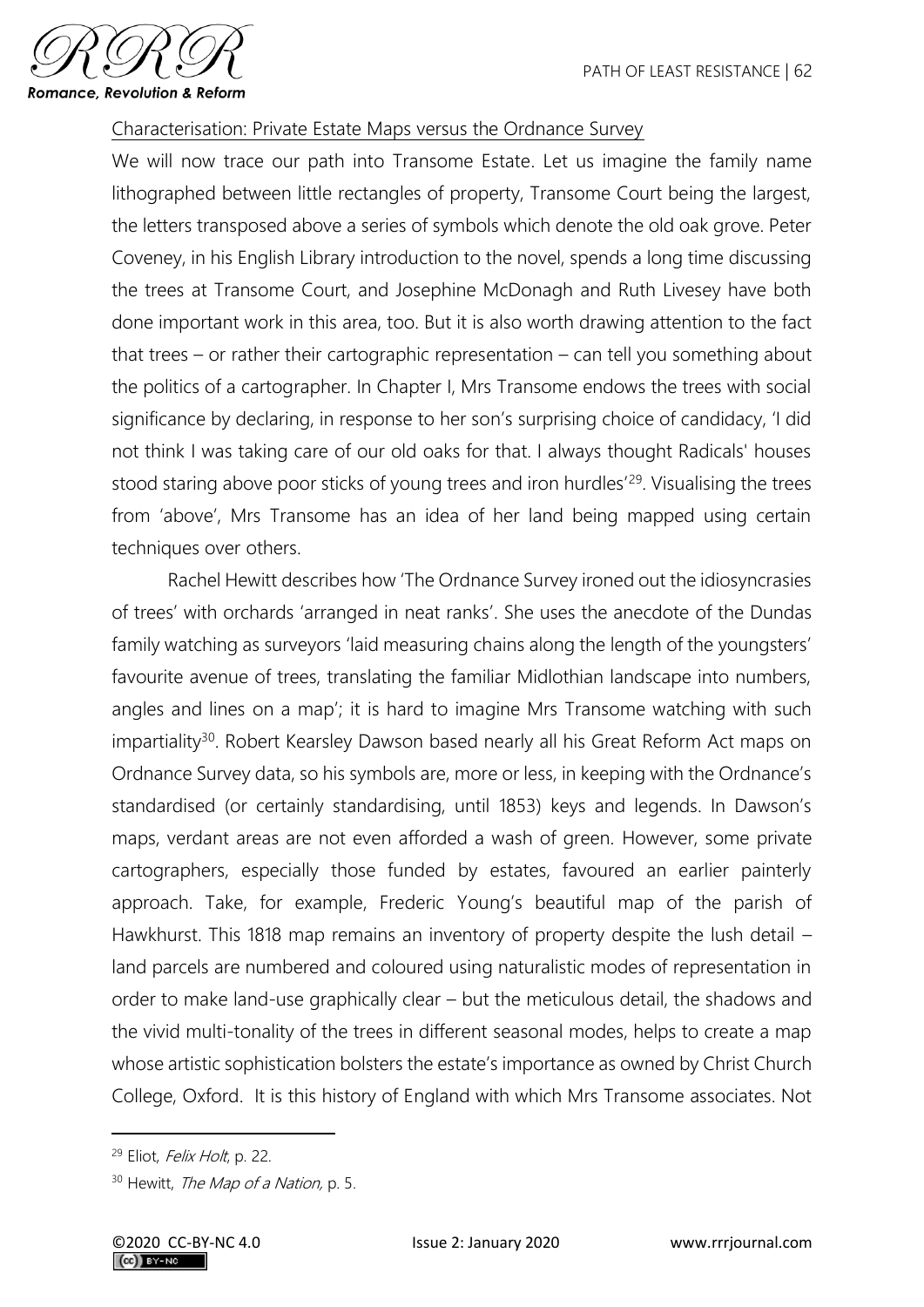

for Mrs Transome, then, the crude black outlines, the 'neat ranks', of the Ordnance Survey trees; instead, she envisages the painterly mode expressed by conservative Young's map, where her 'old oaks' are densely packed, not sparse young 'sticks'. In Young's map, the trees are so substantial, so seemingly real, that they cast shadows, their tonality lending the map a deep textural quality. Both Young and Mrs Transome, then, are at pains to show woodlands with history, for if Mrs Transome's old oaks represent deep-time and rooted conservatism, the Radicals, by implication, do not have a history on the ground.<sup>31</sup>

It is worth considering how Young's impossible multi-seasonality is reminiscent of the opening of *Felix Holt*, where the reader is shown 'silvered the meadows', 'golden corn-ricks', 'bushy hazels', 'bushy willows', 'pale pink dog-roses', 'catkined hazels', 'blackberry branches' and, 'if it were winter', 'the scarlet haws, the deep-crimson hips, with lingering brown leaves<sup>'32</sup>. This passage is convincingly read by Livesey as an expression of 'wish fulfilment'; it is, Livesey points out, 'an extraordinary exercise in the subjunctive' (the narrator 'supposes' and repeats 'perhaps' three times). <sup>33</sup> Not, of course, that Eliot is simply suggesting the past was a haven – the irony of her 'reminiscences' of pocket boroughs and an unrepresented Birmingham has already been mentioned; instead, exactly as Livesey argues, Eliot is exposing a past that was always-already unstable. However, while Livesey identifies the workings of 'hopeful memory' in this passage – the possibility of using creative memory as a means for revived national hope, as proposed in *Theophrastus Such* – there is no such hope for Mrs Transome in her wish to maintain a certain vision of England and to resist the new one.<sup>34</sup> Because even though estate mapping continued, and despite the fact that the 'Ordnance Survey maps never had the monopoly on geographical information', we start to see estate mappers, like C. & J. Greenwood, discarding the older painterly mode and replacing it with Ordnance techniques in a fairly comprehensive way (although Greenwood does use a green wash). <sup>35</sup> Therefore, Mrs Transome's anxiety is imbued

<sup>&</sup>lt;sup>31</sup> For more on topography as a way of visualising nationhood see Stephen Daniels, Fields of Vision: Landscape Imagery and National Identity in England and the United States (Cambridge: Polity Press, 1994).

 $32$  Eliot, *Felix Holt*, pp. 3-4.

<sup>33</sup> Livesey, Writing the Stage Coach Nation, p. 181-2.

<sup>34</sup> Ibid., p. 182.

<sup>&</sup>lt;sup>35</sup> Hewitt, *The Map of a Nation*, p. 311.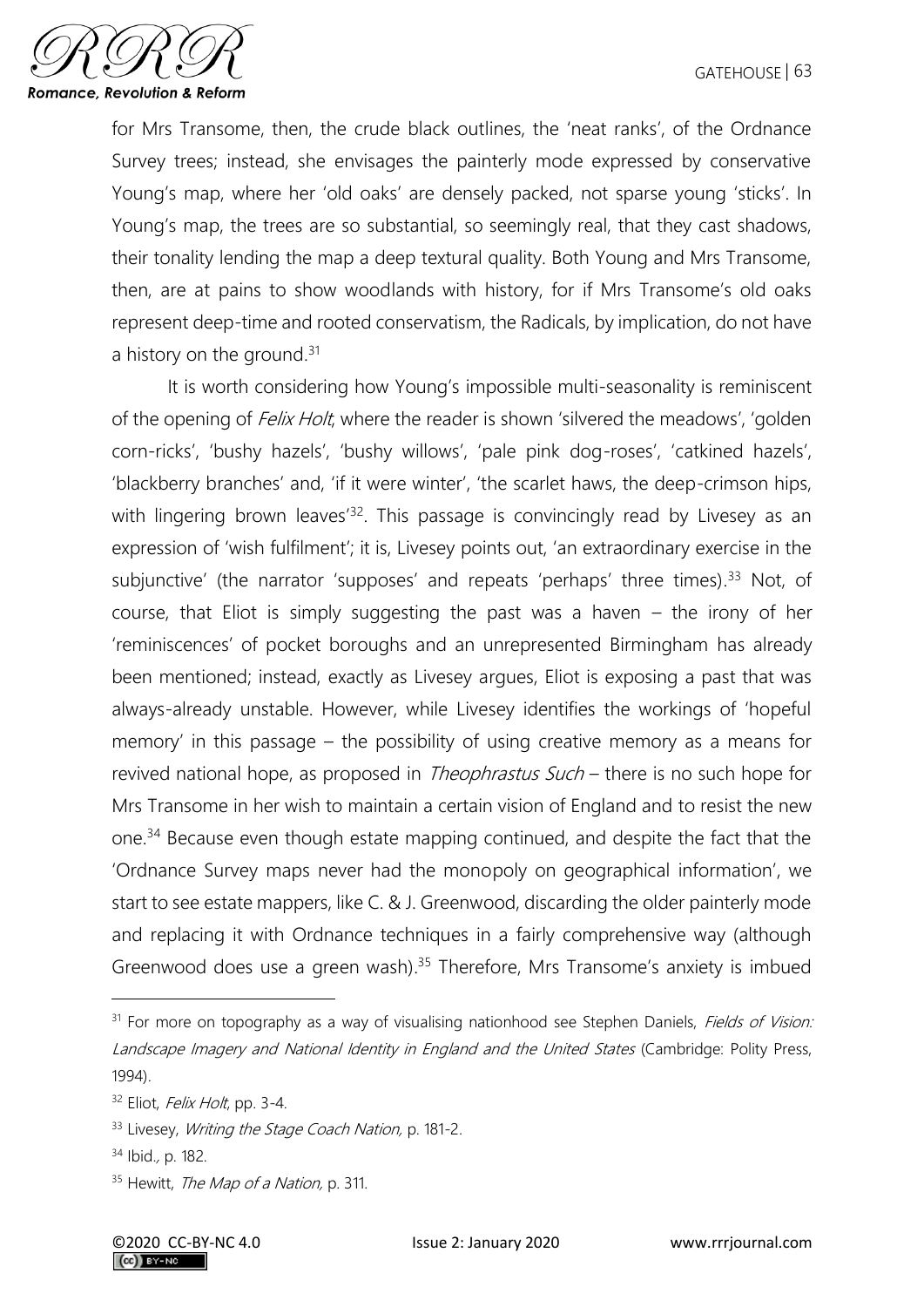

with the pathos of knowing her own resistance is pointless; the 1860s reader can already date the dowager's wishful self-representation as fatally passé.

Stick trees therefore aren't just stick trees, but proof of foregone conclusions; after all, as Harold Transome recognises, the 'Tory oaks are rotting'.<sup>36</sup> The sticks are emblems of the brave new world represented by documents accompanying the Great Reform Act: a world of mass politics, a world with a burgeoning electorate and a rearranged world, in which the old county, parish and estate maps had been challenged by a project to organise Britain into a simpler format, which sliced the country into neat rectangles reflecting sheet sizes, according to a standardised approach. Map fashions, especially those born from state-funded enterprises, are efficient at overwriting the past; as we have seen with Dawson and Greenwood, once trees become sticks, they tend to stay that way, because cartographers no longer need to ingratiate themselves upon estate owners. Thanks to new financial solvency, cartographers had no reason to add 'that kind of information which will give pleasure to peregrinations' so important to eighteenth-century map-making.<sup>37</sup>

Standardisation, and the elision of pleasurable peregrinations, evokes a 'barren' world for Mrs Transome, but also for the narrator in the Introduction, who laments the modern pace of life which 'may be shot, like a bullet through a tube', the bullet, unlike the train it symbolises, only ever travelling in one direction.<sup>38</sup> This journey, says the narrator, 'can never lend much to picture and narrative; it is as barren as an exclamatory O!'. Although maps are not explicitly mentioned in this representation of a world lacking in picture and narrative, it is worth remembering that rail lines through hills ('bullet through a tube') relied on Ordnance Survey technology, given it was survey data that was used in supplying evidence to the Select Committee on the Railway Bills in 1845. 'Stick trees' and the exclamation 'O!' refer to ideas of delineation and meaning-making, with abstracted symbols consolidating their meaning in a key and exclamations existing as ciphers of tone and implicature. Thus, Eliot shows the different forms of meaningmaking functioning in her historical moment and exploits the social implications of contrasting mapping techniques in order to characterise and contextualise Mrs Transome's anxiety.

<sup>&</sup>lt;sup>36</sup> Eliot, *Felix Holt*, p. 22.

<sup>&</sup>lt;sup>37</sup> Advertisement (1790) cited in David Smith, Victorian Maps of the British Isles, p. 34.

<sup>38</sup> Eliot, Felix Holt, p. 3.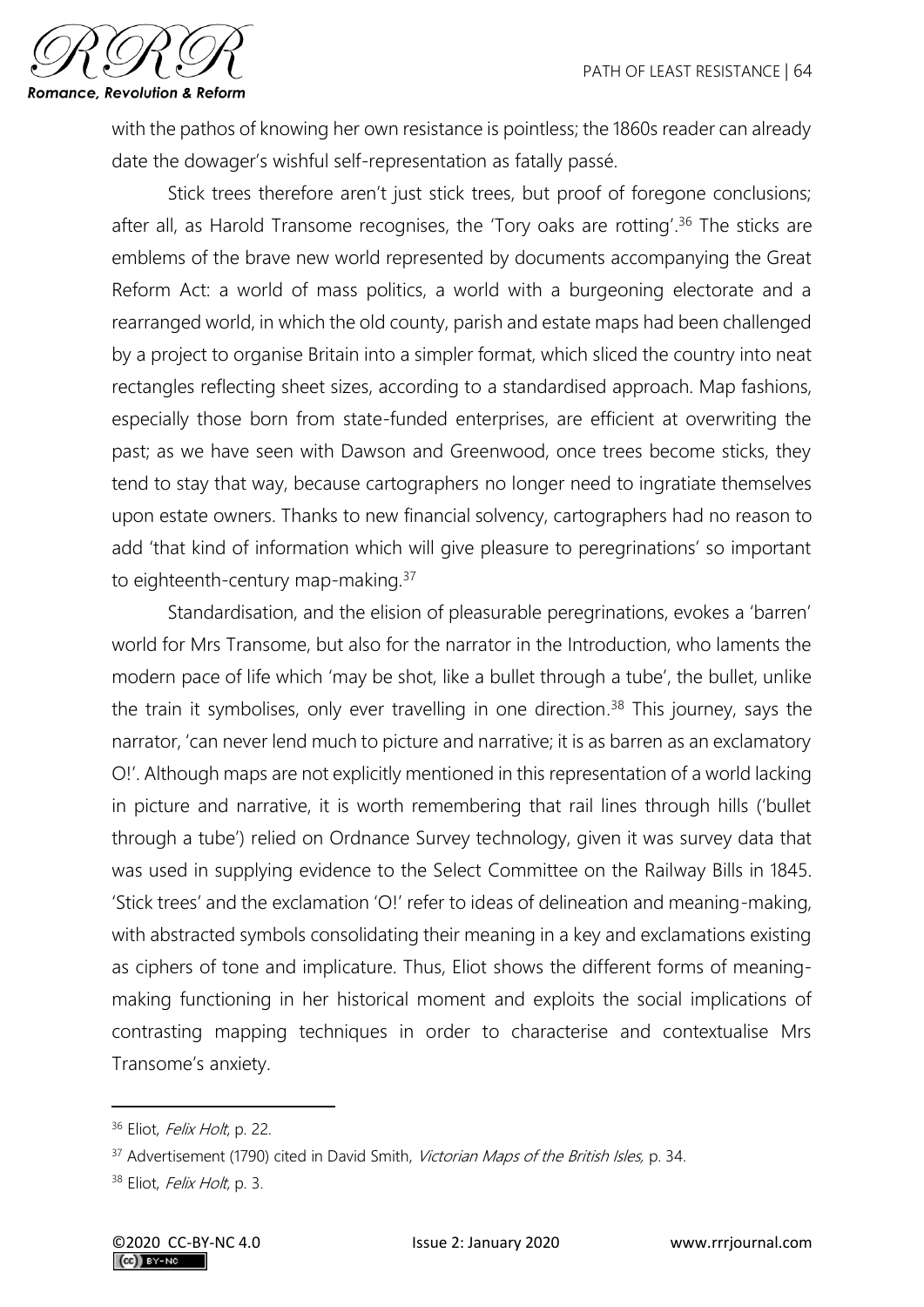

It is by coinciding the 'sheer artistry' of her scenes with the pointlessness of her resistance (against standardised representation) that Eliot uses Mrs Transome to trace a clear middle path politically. John Kucich has written about the 'organic appeals' in Felix Holt, whereby characters 'consent' to the relocation of 'paternalism to impersonal state structures<sup>' 39</sup> The novel, Kucich argues, offers a 'robustly corporatist vision' which was taken up by the New Liberals.<sup>40</sup> However, Mrs Transome, who is not mentioned in Kucich's article, is not afforded the luxury of consent. Her son, on the other hand, despite being characterised by maps early in the novel when he comes back from the East and boasts 'All the country round here lies like a map in my brain' – proving his essential disconnection (Edward Stanford described early nineteenth-century maps as 'merely a record of the state of things some years back') and thus the 'essential emptiness of his radicalism' – is given the opportunity, after learning the truth about his father, to choose to be 'the character of a gentleman' through repeated future acts of good conduct. <sup>41</sup> Fixed in representational methods of the past, Mrs Transome cannot partake of the 'organic appeal'. The quasi-Grecian tragedy of her scenes – the 'sheer artistry' – is therefore politically neutral. This is not the 'limit' of Eliot's realism, as Knoepflmacher has it, but the strategy; while progressivism can be inferred from the development of other characters, Eliot's 'nostalgia' or 'conservatism' is allowed freereign when dealing with representations of life that cannot now be retrieved.<sup>42</sup> It is by this means that Eliot steers away from an allegiance to 'mid-century political parties and their predictable hesitations over centralization' and finds relative neutrality through representation.<sup>43</sup>

<sup>40</sup> Kucich, 'The "Organic Appeal" in Felix Holt ', p. 609.

<sup>&</sup>lt;sup>39</sup> John Kucich, 'The "Organic Appeal" in Felix Holt: Social Problem Fiction, Paternalism, and the Welfare State' Victorian Studies, Vol. 59, No. 4 (Summer 2017), 609-635, p. 609.

<sup>&</sup>lt;sup>41</sup> Eliot, *Felix Holt*, p.22; Edward Stanford, 'A re<sup> $\dot{}$ </sup> sume<sup> $\dot{}$ </sup> of the publications of the Ordnance and Geological Surveys of England and Wales: with indexes to the 1-inch maps of the British Isles: and a supplement on methods of map mounting' (1891), (David Archer, 1994); David Kurnick, 'Felix Holt: Love in the Time of Politics', A Companion to George Eliot, eds. Amanda Anderson, Harry E. Shaw (New Jersey: Wiley-Blackwell, 2014), p. 146; Eliot, Felix Holt, p. 457.

<sup>&</sup>lt;sup>42</sup> U. C. Knoepflmacher, *George Eliot's Early Novels: The Limits of Realism* (California: University of California Press, 1968).

<sup>43</sup> Kucich, 'The "Organic Appeal"', p. 609.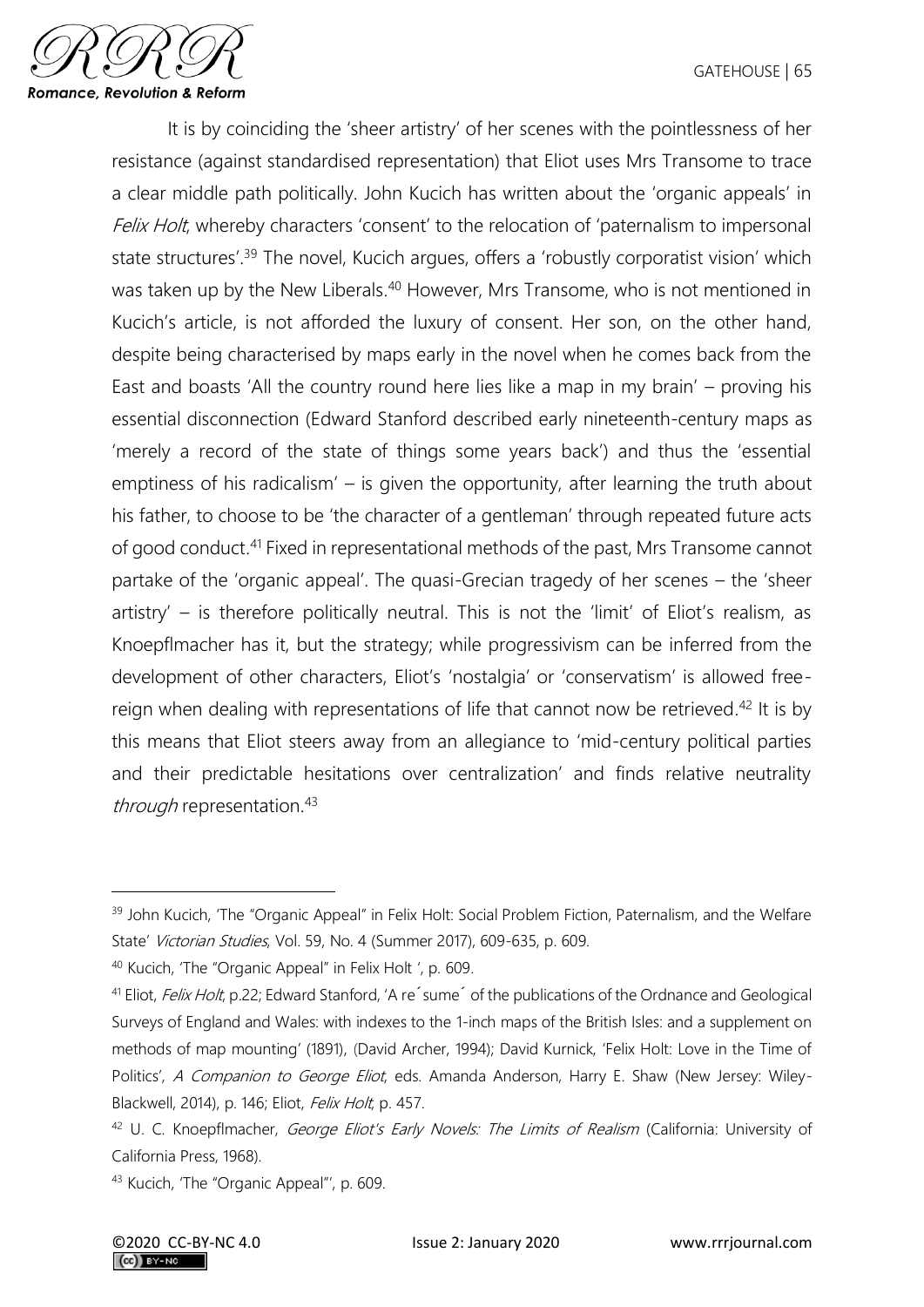

#### Mapping a Politics of Resistance

Thus far, this article has considered the novel with reference to material maps. Now, we move to the novel's climax, the riot scene, with reference to the verb and the metaphor – to map – to see how Eliot's own narrative approach shares some of the representational methods of cartography. The scene is arguably the most cartographic of the novel, insofar as the narrative voice maps the course of the diluvial mob through different localities in great detail. In this episode of populist but irrational resistance, a new sense of self emerges: individuals become a mob and Felix becomes a murderer. Strikingly, the new sense of self is formulated in terms of an individual's sense of mapped space. To understand how the riot scene plays with the discretisation of the novel's landscape, we return to the opening of Chapter XI:

'Felix was going to Sproxton that Sunday afternoon. He always enjoyed his walk to that outlying hamlet; it took him (by a short cut) through a corner of Sir Maximus Debarry's park; then across a piece of common, broken here and there into red ridges below dark masses of furze; and for the rest of the way alongside of the canal, where the Sunday peacefulness that seemed to rest on the bordering meadows and pastures was hardly broken if a horse pulled into sight… This canal was only a branch of the grand trunk, and ended among the coalpits, where Felix, crossing a network of black tram-roads, soon came to his destination'<sup>44</sup> .

The landscape, here, is cartographically plotted: the park is conceived as a shape with corners; the language of 'ridges' and 'dark masses' borrows from the visual language of hachure-shaded maps; the meadows and pastures exist through their borders; and Eliot traces the infrastructural lines of canals and black tram-roads. The latter's suggestion of the landscape's reach ('only a branch of the grand-trunk') dramatises Eliot's decision to portion off a section of land from the larger region of Loamshire for her narrative purposes. This is typical of Eliot's technique, as we have seen in Adam Bede when Adam observes 'in one view nearly all the other typical features' while the narrator famously acknowledges 'he might have seen other beauties in the landscape if he had turned'. <sup>45</sup> By acknowledging the artificial delineation of space which every

<sup>44</sup> Eliot, Felix Holt, p. 127.

<sup>45</sup> George Eliot, *Adam Bede* (London: Penguin Classics, 2008), p. 23.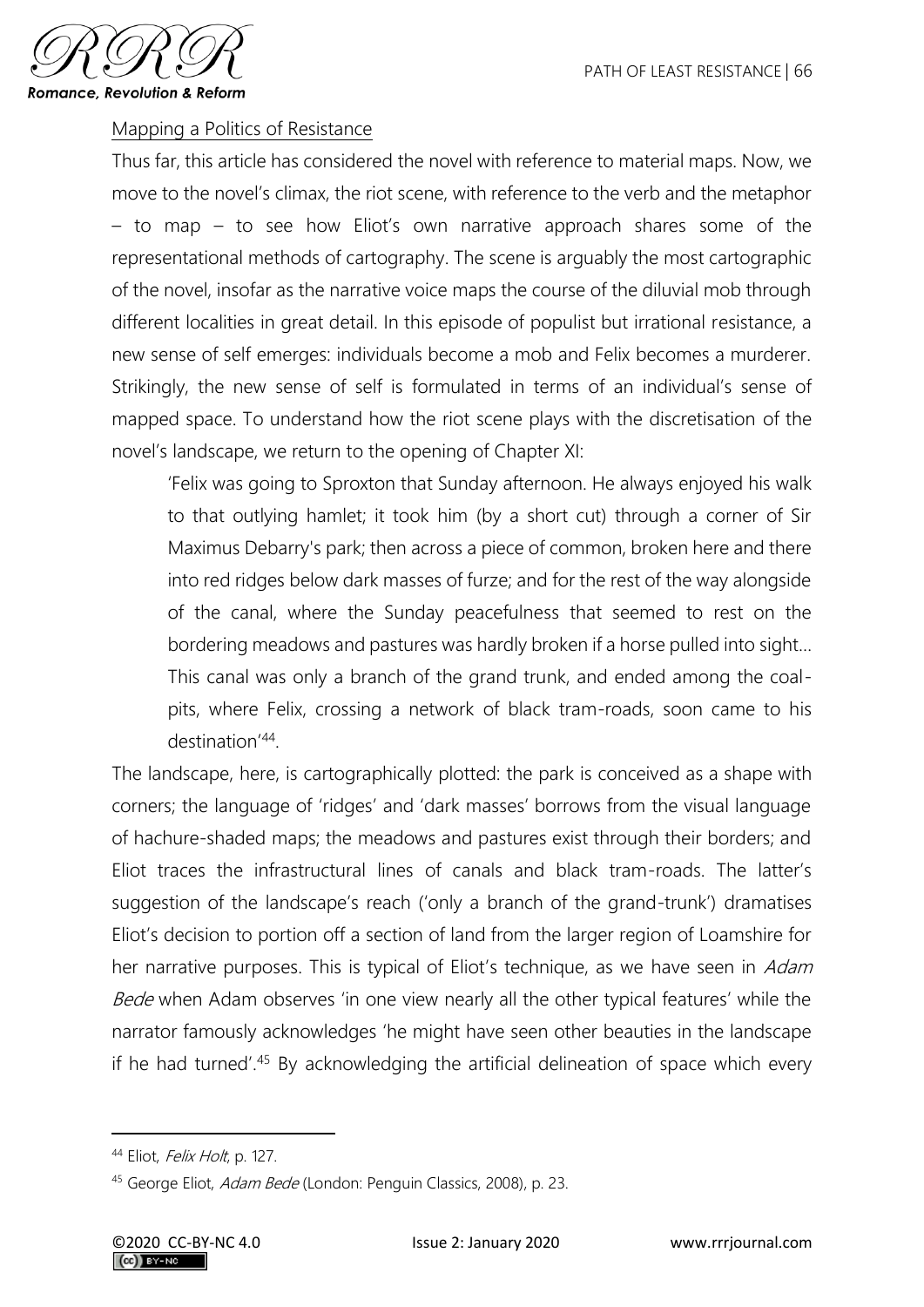

map-maker must perform, she reinforces the idea of the underlying reality of the world she describes<sup>46</sup>.

Grammatically, the opening to Chapter XI is reminiscent of a passage from Janet's Repentance (1858), where the reader is moved between geographical compartments as Eliot's narrator moves conjunctively between clauses:

'Janet's way thither lay for a little while along the high-road, and then led her into a deep-rutted lane, which wound through a flat tract of meadow and pasture, while in front lay smoky Paddiford, and away to the left…'<sup>47</sup>

These conjunctions replace the stasis of a map but also rely on a mentally-fixed one; Felix and Janet's movement across their landscapes communicates and solidifies the reality of a pre-existing map. However, although these clausal arrangements strengthen the sense of 'realist' indexicality, they also condemn Felix and Janet to the twodimensional. With this 'field of vision' established at the beginning of Chapter XI, it will become difficult to appreciate the dilemmas of lived-politics at work within the minds of rioters, without the author telling the reader in a narrative interjection. This is the realist paradigm – the attempt to show depth (questions of morality, for Eliot) through an insistence on surface – which McDonagh explores in her chapter in Adventures in Realism. In this volume, McDonagh concludes that realism 'secretes' space and that the mobility made possible by modernity – the 'secret subject' of realist novels – 'heals trauma'. <sup>48</sup> But by 'secreting space' behind a map, we can also start to see how realism 'heals' emotional and political turbulence (or trauma) by flattening and eliding it, and it does so by adopting the simultaneity involved in map-reading.

The confusion engendered by the mob breaks down the compartments established on Felix's walk. We no longer lazily trace the line of the canal but speed

<sup>&</sup>lt;sup>46</sup> 'The cartographer makes a series of simultaneous judgements involving his personal concept of the statistical surface, his concept of the most desirable degree of generalisation and his selection of a mathematical process for classing the data. These three judgements control and shape a generalised statistical surface, which is then symbolised to represent the abstract data. If the cartographer makes these judgements through rational processes he can transmit his concept of the distribution to the reader and the map reader is obligated to realise that this is a selected generalisation', George F. Jenks, 'Generalization in Statistical Mapping', in Annals of the Association of American Geographers (Taylor & Francis Ltd), Vol. 53, No. 1, (Mar., 1963), p. 26.

<sup>&</sup>lt;sup>47</sup> George Eliot, Janet's Repentance, Blackwood's Magazine, Vol. 82, 1857, p. 537.

<sup>48</sup> McDonagh, 'Space, Mobility, and the Novel' in Adventures in Realism, pp. 50-68.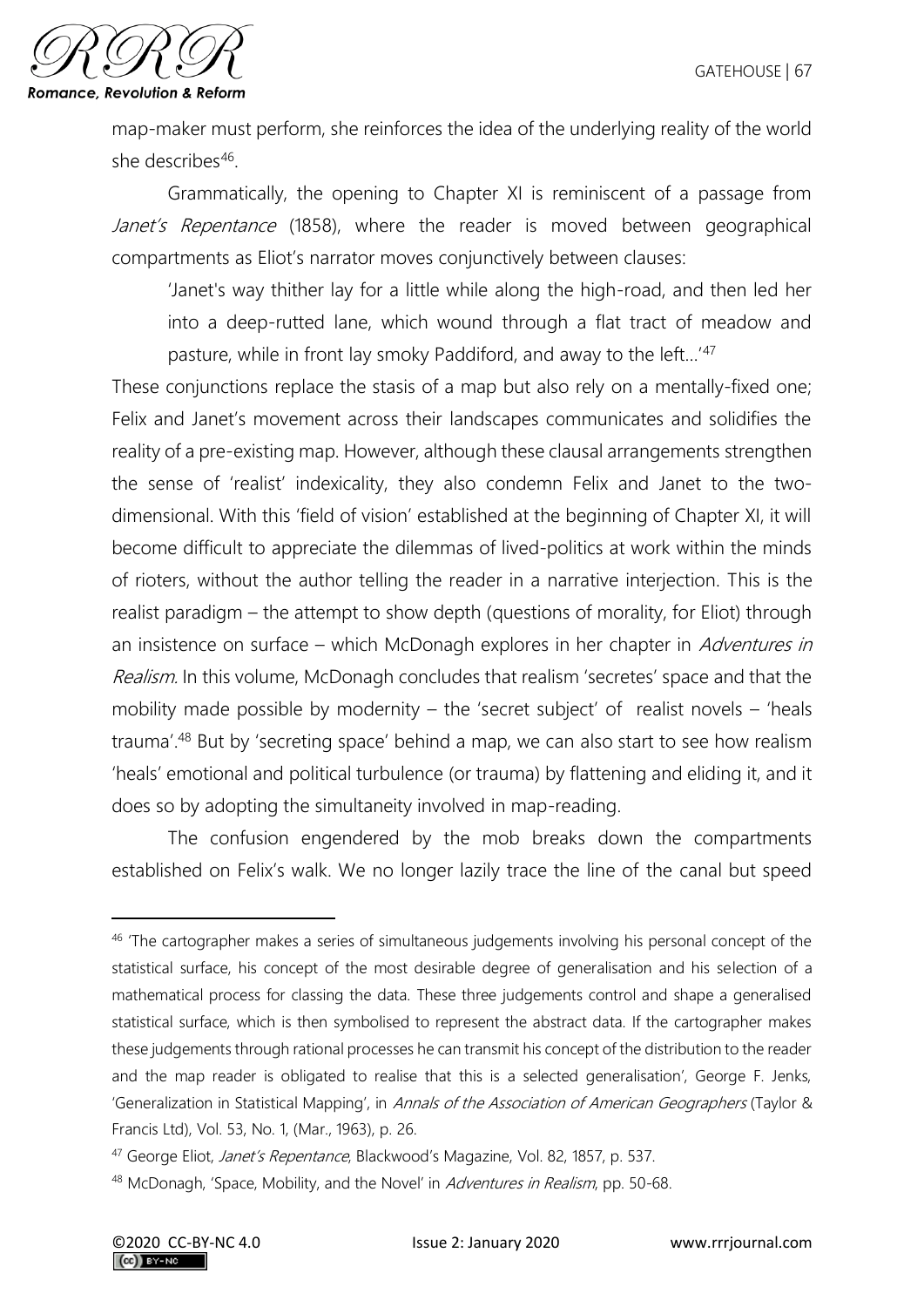

along 'fitfully' in the wake of the 'flood'<sup>49</sup>. The flood obscures the map  $-$  an idea that Eliot developed in *The Mill on the Floss*: 'the immeasurable watery level' of 'the overflooded fields'; Maggie's cry 'O God, where am I? Which is the way home?' at recognising 'there was no colour, no shape'; and her longing to 'catch some faint suggestion of the spot [of home]' upon the 'dismal watery level'. <sup>50</sup> Once the mob is mobilised in *Felix Holt*, the whole region is suddenly compressed; a 'galloping messenger' flies to Duffield and the Rector of Treby Magna has already written 'an indignant message and sent it to the Ram'. <sup>51</sup> Even 'the bordering meadows and pastures' are infused with speed, as the mob spots a 'speedy opening between hedgerows'. 52 . And once the final call 'to Treby Manor!' goes up, we are almost immediately in Treby Park. Thanks to the pace, the narrative shifts from a compartmentalisation of space to its summation – the same movement that sees one subject (Felix) become a summarised crowd. Narrative interjections, during which we might hear the rioters' reasons for resistance and Felix's reasons for joining, are sacrificed for speed. This countermanding of explanation for speed, of focus for summation, enacts the graphic logic of the map, where data appears simultaneously on one page. Simultaneity in maps is made possible by the aerial perspective  $-$  a perspective that pervades the moments of political resistance in this novel.

Despite Chapter XXXIII starting with the Shakespearian epigraph 'Mischief thou art *afoot*, the crowd is repeatedly plotted from above: the rector reads the Riot Act from a balcony; Mr Crow reads it from a window at the Seven Stars and then from even higher at 'an upper window'; and Felix is 'observed by several persons looking anxiously from their upper windows<sup>'53</sup>. This stratification, which ensures the reader also looks down at the crowd from above, struggles to grasp the pedestrian ('afoot') subjectivities subsumed within it and opens up a space of relationality, where different bodies have difficulty interpreting one another across space. Crucially, the epigraph is almost immediately problematised by the ominous 'at present there was no evidence of any

<sup>49</sup> Eliot, Felix Holt, p. 312.

<sup>&</sup>lt;sup>50</sup> George Eliot, *The Mill on the Floss* (Ware, Hertfordshire: Wordsworth Editions, 1993), Book VIII, Chapter V.

<sup>51</sup> Eliot, Felix Holt, pp. 312-3.

<sup>&</sup>lt;sup>52</sup> Eliot, Felix Holt, p.127; Eliot, Felix Holt, p. 317.

<sup>53</sup> Eliot, Felix Holt, p. 311; Eliot, Felix Holt, p. 312; Eliot, Felix Holt, p. 315.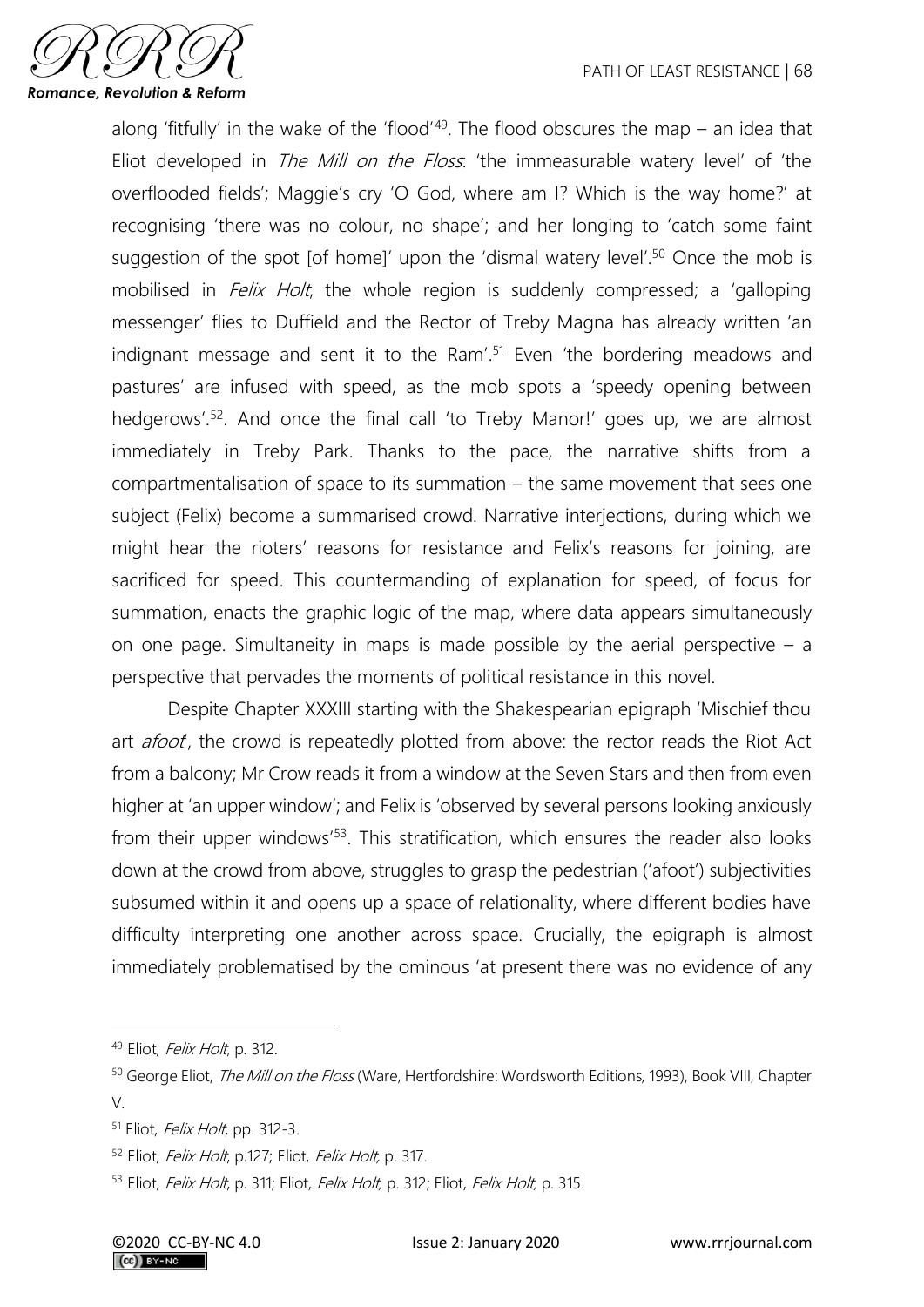

distinctly mischievous design'. As Felix joins the crowd, the ground-level 'afoot' becomes the over-arching 'design' in a matter of a few lines; the temporal adverb foreshadows Felix's imminent loss of personal agency, warning us that a whole-scale gaze, one which gives preference to summation, will soon obscure his motives to onlookers<sup>54</sup>.

The new sense of space engendered by this summarising, aerial perspective transforms Felix into an accidental murderer, when he leaves a man for dead at a 'finger post' (a symbol of intersecting spatial compartments). Andrew Piper, in his work on Goethe, has diagnosed 'a new sense of space and subjectivity according to the principle of stratification, discretization and relativity' which emerged in Western Europe in the 1800s, in the wake of cartographic pioneers such as Keferstein, William Smith, Lavoisne, Stieler and Berghaus: 'from the stratification of temporal consciousness, the disaggregation of the perception of different scales of space and self, and finally to the relationality of spatial perception that helped shatter the exclusivity of notions of space and species and ushered in a new relativity of the idea of 'location''. <sup>55</sup> Eliot addresses the 'new' 'relationality of spatial perception' in two, fundamentally ambiguous, ways. Firstly, she avoids creating a single 'people's centre' in opposition to the estate, by shifting narrative interest across Loamshire and by having the 'outlying' Sproxton coexist with 'the other nucleus, known as the Old Pits'. This democratisation of focal interest allows for many nuclei, depending on where each member of the growing electorate calls home, and informs her evocation of the grand 'central plain' of England and the instability of a middling identity in the Introduction. Secondly, she places Felix in front of a window at Treby Manor:

'[H]e had approached the large window of a room, where a brilliant light suspended from the ceiling showed him a group of women clinging together in terror…[H]e kept his post in front of the window, and, motioning with his sabre, cried out to the oncomers, Keep back!'<sup>56</sup>

<sup>&</sup>lt;sup>54</sup> Eliot, *Felix Holt*, p. 311.

<sup>55</sup> Andrew Piper, Mapping Vision: Goethe, Cartography and the Novel', Spatial Turns: Space, Place, and Mobility in German Literary and Visual Culture, ed. by Jaimey Fisher and Barbara Mennel (Amsterdam: Rodopi, 2010), p. 32.

<sup>56</sup> Eliot, Felix Holt, p. 320.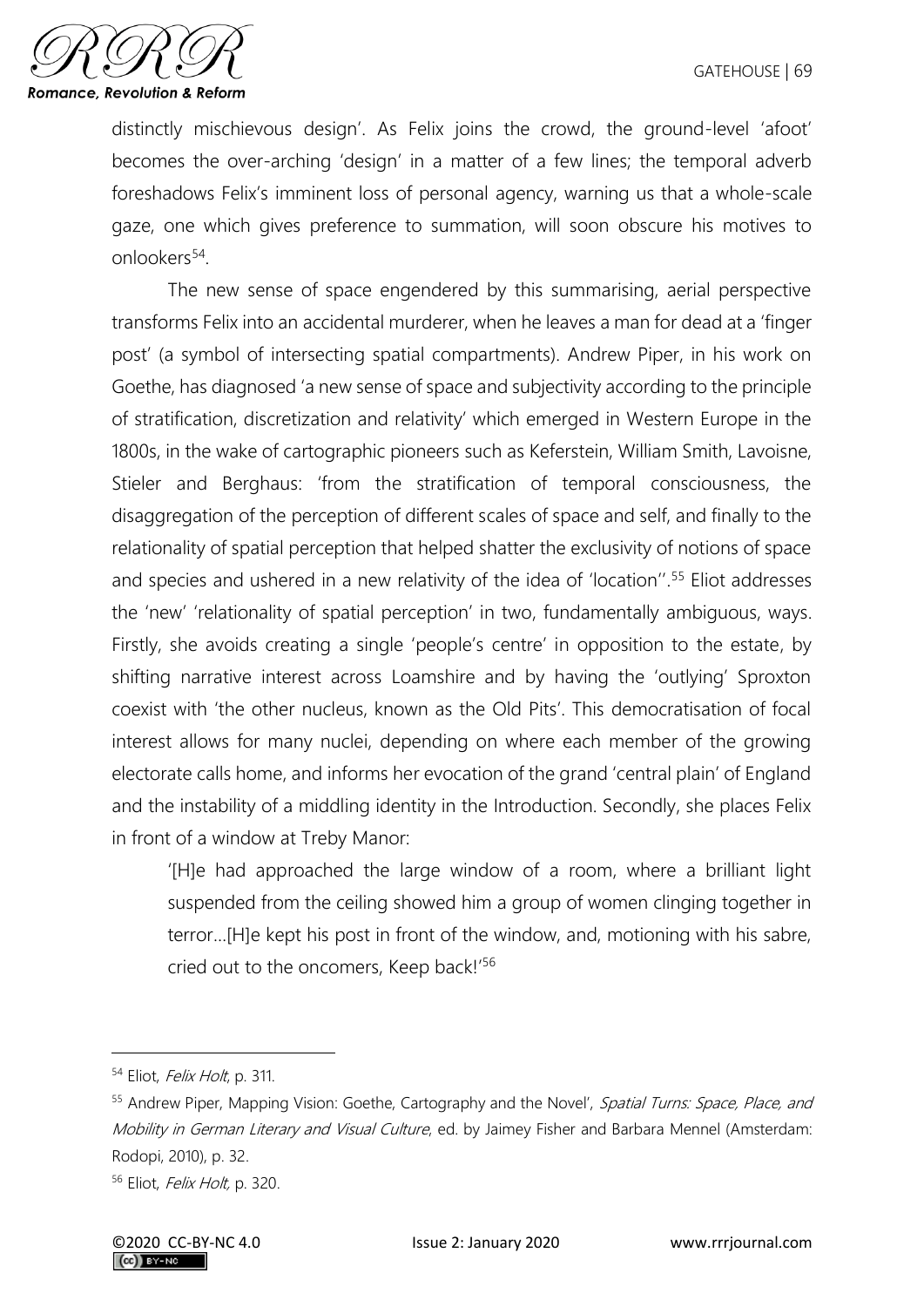

The problems of visualisation thrown up by the transparent but soundproof window – problems fully discussed in Isobel Armstrong's Victorian Glassworlds – could not be clearer: separated in the discrete locations of drawing room and front court, the perception of the women and that of the sabre-brandishing rioter himself will never align, and so Felix will be sentenced.

Andrew Piper's discussion on 'the stratification of temporal consciousness' derives from a study on geological maps, but geology is not what interests Eliot in *Felix* Holt.<sup>57</sup> In the 1866 novel, a stratified temporal consciousness is one also associated with the methodology of using source materials as a way into the past.<sup>58</sup> Eliot is writing the novel belatedly, just as James Wyld and Samuel Lewis continued to interpret past franchise reforms throughout the century; novelist and cartographers, alike, proving the cultural urgency to reinterpret mapped space provoked by the Great Reform Act. Eliot's insistence on aeriality when framing the riot scene marks the archival location of her narrative; the Riot Act is read from a distance of altitude – an altitude which ensures the inefficacy of the address on the movement of the people below. Eliot tried to combat the difficulty of historical altitude, of recapturing a 'spirit of the age' in retrospect, by researching extensively: her notebooks at the time of planning famously include passages from Henry Hallam's View of the State of Europe During the Middle Ages, 1833 Parliamentary Reports on Agriculture, the 1835 Report of the Select Commission into Bribery at Elections, the Annual Register for 1832, accounts of the Nuneaton riots, Mill's Principles of Political Economy and, of course, Samuel Bamford's Passages from the Life of a Radical. It is possible, then, that the 'mapped riot' dramatises Eliot's struggle to penetrate the flatness of the archival materials she consulted to show the real, human unrest of the time.

The quick translation of 'mischief thou art afoot' into 'at present there was no evidence of any distinctly mischievous design' suggests that ground-level experience cannot help but be subsumed into overview *because* of temporal distance – a syntactic inevitability characterised by the mixed tenses of 'at present there was'. That Eliot

<sup>&</sup>lt;sup>57</sup> Although they do elsewhere, particularly in *The Mill on the Floss* and *Daniel Deronda*, as Adelene Buckland shows in Novel Science: Fiction and the Invention of Nineteenth-Century Geology (Chicago: University of Chicago Press, 2013).

<sup>58</sup> For more on Eliot's research for the novel, see Fred C. Thomson, 'The Genesis of Felix Holt', Publications of the Modern Language Association of America (PMLA), 74 (1959), 576-84.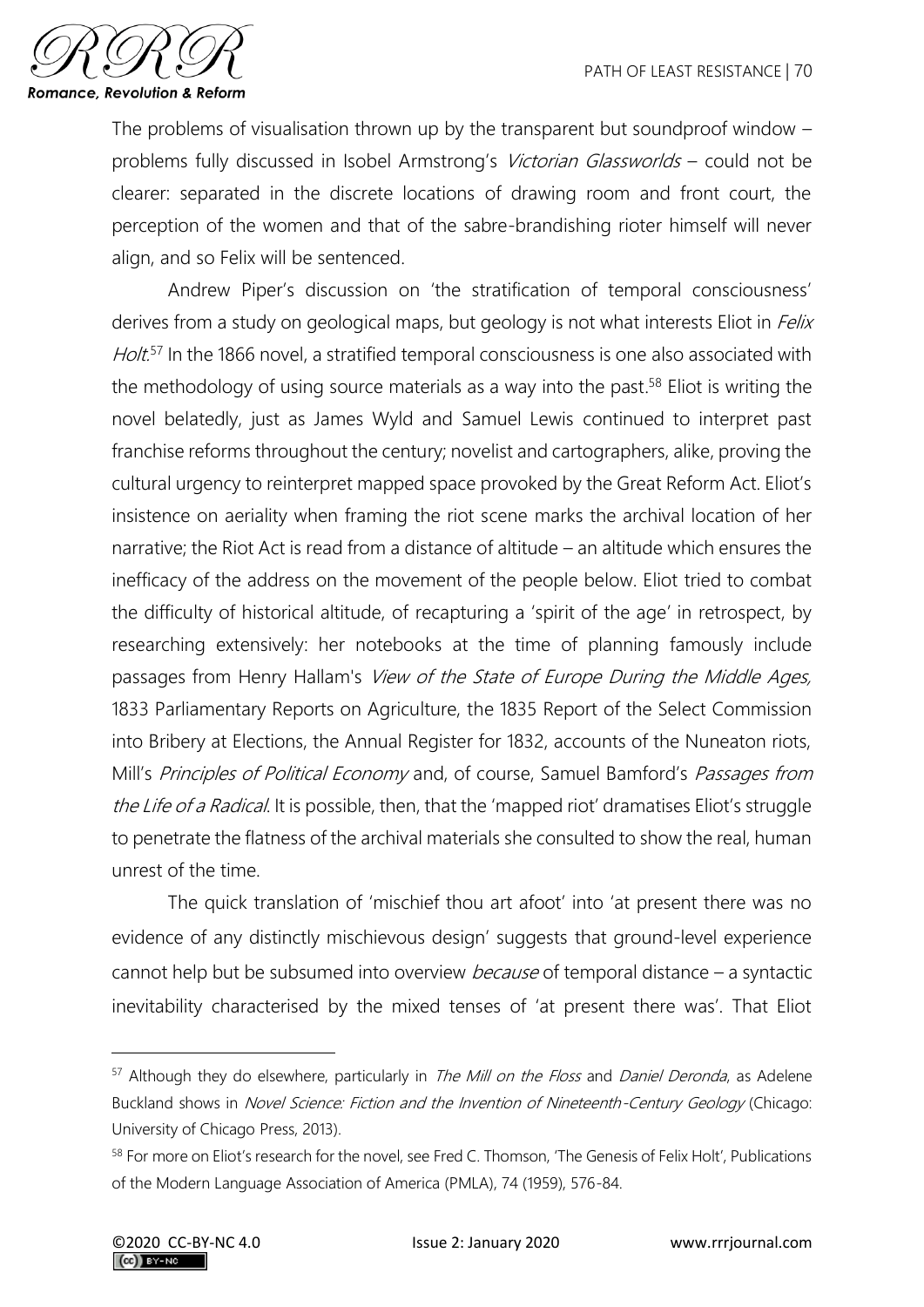

witnessed real, political resistance as a thirteen-year-old is unimportant both in her planning and in the events she chooses to describe in the novel. Instead of trusting her memory of 21 December 1832, she seeks out, one imagines 'from a series of rollers', the account of the trial of the Nuneaton rioters in *The Times*, 9 April 1833.<sup>59</sup> This is both connotative of Eliot's characteristically rigorous research approach but also of the 'abnegation of self in subservience to the archive' noticed by Helen Kingstone. <sup>60</sup> For Victorian writers, Kingstone argues, there was no need for memory, as 'facts themselves' offered 'the impersonal objectivity comparable to collective hindsight<sup>'61</sup>. So it is with 'abnegation', not Harold's vanity, that Eliot retrieves archival materials 'from a series of rollers occupying a compartment among the bookshelves', but the effect is similar. Both Eliot and her character, look to the source in order to draw an alternate reality. But if the source has its graphic biases then so, too, does the ensuing representation.

In *Felix Holt: The Radical*, Eliot lets an extraordinarily active period in British mapping infuse her mediation of the historical moment. The construction of England's electoral maps offered Eliot a print-culture parallel, whereby movements of reform could be sketched at the same time as graphic significance was given to a landed gentry that had stayed put. She also exploits the differences between a growing state-funded industry and the continued presence of private estate mappers to inform her characterisations. By so doing, she carves a middle path that is contextually informed, not 'pure and disinterested'. However, by using the map motif in partnership with a narrative mode that aims to capture 'the real', she risks repeating the same flattening and summarising techniques of the cartographers who continued to delineate the effects of 1832 retrospectively throughout the century. This is particularly pertinent in the riot scene. The 'objectivity' promoted by the cartographic gaze risks belittling Felix's

<sup>59</sup> John W. Cross (ed.), *George Eliot's Life as Related in her Letters and Journals*, vol. I (Edinburgh and London, 1885), pp. 27-9; Thomson, 'The Genesis of Felix Holt', p. 579.

<sup>&</sup>lt;sup>60</sup> Helen Kingstone, *Victorian Narratives of the Recent Past: Memory, History, Fiction* (London: Palgrave Macmillan, 2017), p. 43.

 $61$  Ibid.